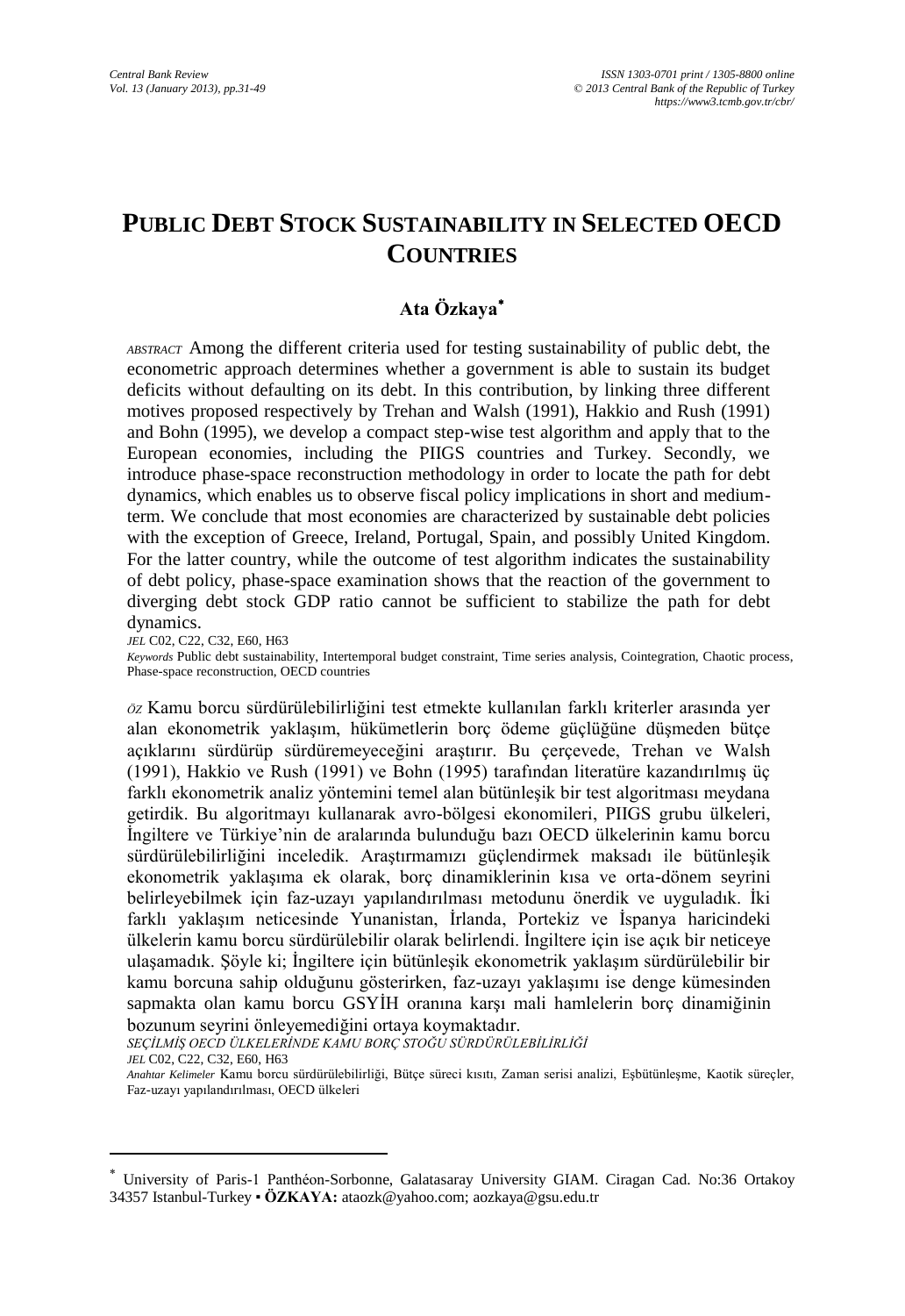#### **1. Introduction**

Fiscal policy, sustainability, and solvency have come to the forefront of stabilization policy in the recent years. The questions of whether a given level of public debt is "sustainable" and/or whether large and persistent deficits will lead a government to default became common concerns for both developed and less-developed countries.<sup>1</sup> Large public deficits and high levels of public debt over GDP are important factors that affect the budget process of public sector. Without balanced budgets the ensuing deficits accumulate and lead to a rise of public debt in individual countries. Over the last decade a lot of European countries have suffered from steadily high public deficits. <sup>2</sup> This trend still represents a serious problem from the economic and political point of view, especially for members of the European Monetary Union.

The related theoretical literature emphasizes the intertemporal budget constraint as well as the flow-budget constraint of the government, and focuses on whether current fiscal policy can be followed without disturbing government solvency. At the level of empirical policy analysis, the "fiscal sustainability" remains highly ambiguous, and nearly each empirical study attempts to develop its own definition of the concept and derive its conclusions accordingly. Mainly, three different motives for debt repayment are mentioned in the literature (Eaton, 1989; Dreher et al., 2006): "Illiquidity"; "unwillingness-to-pay" (insufficient incentive to repay), and "insolvency" (inability-to-pay).

In perspective of empirical analysis, the applied literature with regard to the ability-to-pay approach can be considered to have mainly followed two main paths. First, according to the country risk (or debt servicing capacity) models, a country's prospects of repaying the funds borrowed are evaluated by a variety of economic indicators, usually in the form of aggregate ratios such as primary surplus/GDP, debt/GDP, debt/exports and debtservice/exports (see Blanchard, 1990; Cuddington, 1997; Croce and Juan-Ramon, 2003).

<sup>1</sup> Corsetti and Roubini (1991) and Chalk and Hemming (2000) focus on fiscal sustainability in the OECD economies and announce rather mixed results. Following the Stability Growth Pact and the Maastricht Treaty fixing maximum values for the deficit (3% of GDP) and net public debt (60% of GDP), the budgetary policy in Europe has been a matter of concern, see Buiter (2003). The sustainability of the fiscal policy as well as the solvency of the governments in the less developed countries' have received great attention from the IMF and the World Bank. Among others, see Buiter and Patel (1992) for India, Gerson and Nellor (1997) for Philippines, Bascard and Razin (1997) for Indonesia, and Agénor (2001) on Ghana and Turkey.

 $2$  See a recent survey by Arghyrou and Tsoukalas (2011).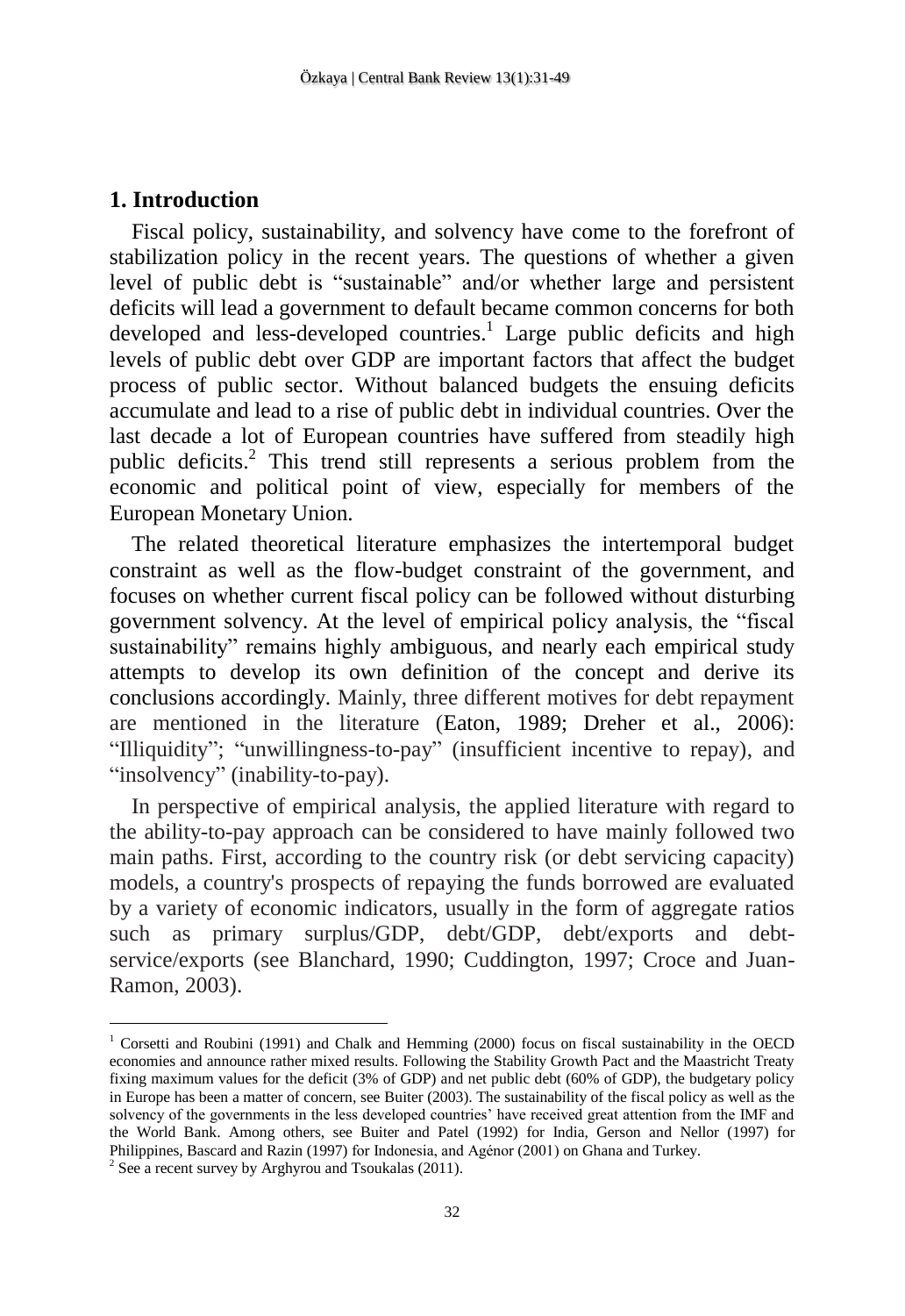The second path in the applied literature, the "standard approach" or the econometric approach for sustainability, focuses on the sustainability of debt policies over the long-run. All that is required (i.e., the solvency condition) is that the present value of the flow of future primary surplus is not less than the net current indebtedness. Specifically, the non-stationarity analysis provides useful tools in gaining deep insight into the long-run implications of a government or a country's intertemporal solvency. By using intertemporal budget constraint the tests determine whether a government is able to sustain its budget or external deficits without defaulting on its debt. Such tests are first found in the literature regarding government's solvency (or the sustainability of fiscal deficits), beginning with the contribution by Hamilton and Flavin (1986), and developed by Wilcox (1989), Trehan and Walsh (1991), Hakkio and Rush (1991), Buiter and Patel (1992), Tanner and Liu (1994), Bohn (1995), Wu (1998), Makrydakis et.al., (1999). In this paper we resort to the studies by Trehan and Walsh (1991), Hakkio and Rush (1991) and Bohn (1995) which have received considerable attention in economics. Firstly, these three different motives on public debt and fiscal policy sustainability are re-examined, and linked to form a compact stepwise test algorithm. This step-wise econometric test procedure enables us to perform a deeper analysis for public debt sustainability. Secondly, we observe that the period under consideration covers the recent global financial crisis and especially its effects on European countries' public finance policies, which may generate possible nonlinearities on the observed data. Thus, we aim to strengthen our findings for sustainability of debt policy and also we intend to make a small contribution to the literature that goes beyond linear estimation techniques in the associated area and that tries to find structural breaks, thresholds or possible nonlinearities (see e.g. Bajo-Rubio et al., 2004; Martin, 2000; Payne et al., 2008; Westerlund and Prohl, 2010; Fincke and Greiner 2011). We present a different simple method, namely the "non-standard approach" for sustainability, which enables us to visualize the path for debt dynamics i.e., moving from some initial stable "equilibria" and diverging through unsustainable values. To do this, we revisit dynamical systems literature, more specifically Takens' theorem for phase-space reconstruction (Takens, 1981 and Eckmann et al., 1987). Our motive to introduce phase-space reconstruction in sustainability analysis is that the fiscal policy may exhibit deterministic character in most of its duration (see Fincke and Greiner, 2011) and that "standard approach" focuses on long-run implications, having possible drawbacks to distinguish between more vulnerable<sup>3</sup> countries in the short and medium-term. The

<sup>&</sup>lt;sup>3</sup> We refer to the term "vulnerable" in the sense of deterioration of both fiscal policy and budget process.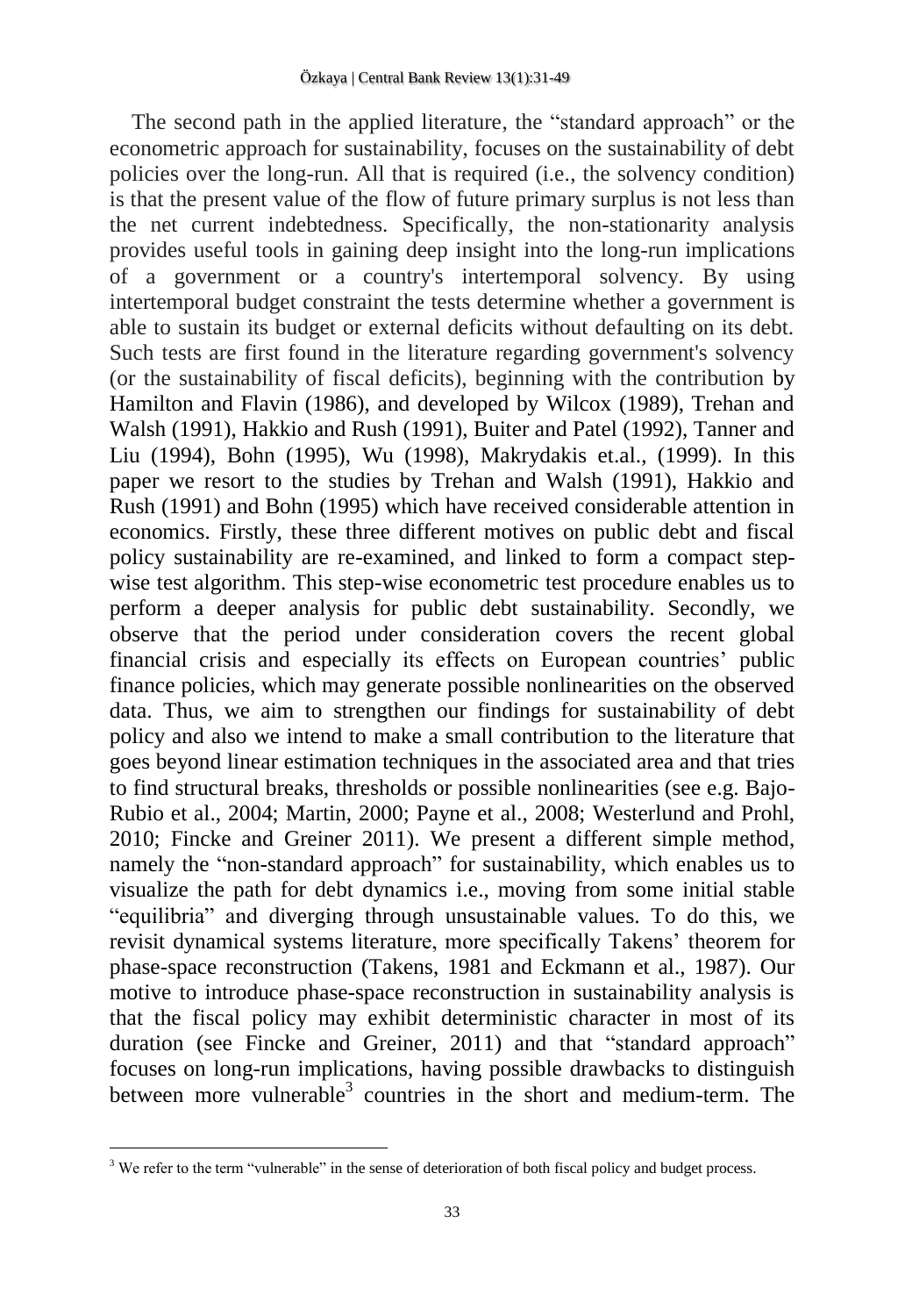phase-space examination of time-evolution characteristics of debt dynamics has an economic intuition: If the government's debt policy remains stable, depending on some pre-determined benchmark scenario then we are able to observe ex-ante that public debt GDP ratio values move closer to some "attracting<sup>4</sup>" set. This movement shows us whether the path for debt dynamics is sustainable or not, respectively corresponding to convergence or divergence of those values on phase-space. In its policy approach in determining whether a fiscal position is sustainable, the IMF is observed to apply the following steps<sup>5</sup>: (i) based on the available data, a five-year projection is made assuming that the current fiscal policy is to be continued. This is regarded as the benchmark scenario. (ii) From this projection, a path for debt dynamics is generated and its sustainability is assessed. It is possible that different criteria are used for sustainability, but an increasing debt ratio is usually regarded as a cause for concern. (iii) If the path for debt dynamics is indicated as "unsustainable", an alternative scenario is prepared, making necessary corrections on fiscal policy variables, which will typically define a "stable path" over the medium-term. Thus, the "non-standard approach" enables us to observe the consistency of such benchmark scenarios in ex-ante sense. We have to note that we do not consider the central bank when dealing with the question of under which conditions a given path of public debt is sustainable. We do this because central banks are independent and governments should not rely on central banks to reduce public debt when deciding about debt and deficits.

The rest of the paper is organized as follows. Section 2 presents the data. Section 3 develops a step-wise algorithm for econometric analysis. Section 4 presents the results of econometric analysis performed for selected countries. Section 5 introduces the phase-space reconstruction methodology and presents the results. Section 6, finally, summarizes the central findings.

### **2. Data**

 $\overline{a}$ 

The countries<sup>6</sup> considered in our study are France, UK, Greece, Ireland, Italy, Portugal, Poland, Turkey, and Spain. UK, France, and Italy are included because they are among largest economies in Europe. We also include Greece, Ireland, Portugal, and Spain because they belong to the so-

<sup>4</sup> Attracting set definitely refers to the attractor on phase-space, corresponding to unique or multiple "equilibria".

<sup>5</sup> See, e.g., Chalk and Hemming (2000) and Agénor and Montiel (1999, chap.13). The IMF's official programming model, known as the Polak model, see Polak (1997).

<sup>6</sup> Except Turkey those countries have to stick to the Convergence Criteria of the Maastricht Treaty of the European Union and to the Stability and Growth Pact, which limits public deficits to 3% of GDP and public debt to 60% of GDP.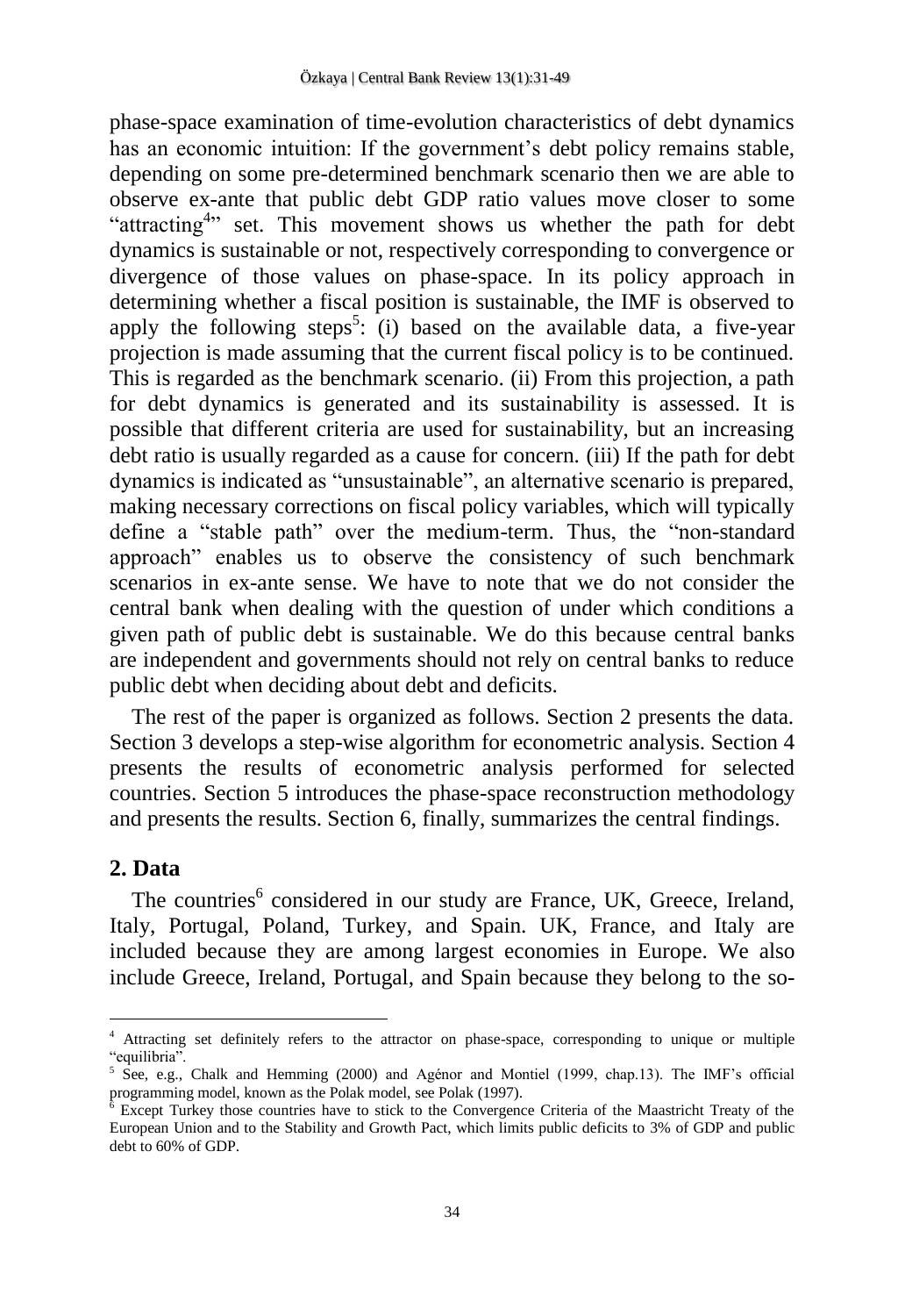called PIIGS countries that have been characterized by large deficits and debt to GDP ratios recently that have raised questions about sustainability of their debt policies respectively. Among European economies, we take Turkey into account, because following from its greatest financial crisis in 2000-2001, Turkey is steadily respecting Criteria of the Maastricht Treaty. The common period chosen for quarterly data is 1999Q1-2010Q1. The data is obtained from Eurostat Public Finance database. Turkish data is obtained from Turkish Statistical Institute. The debt stock data begin from 1999Q1 for all EU countries. On the other hand, for some other variables, the data of some countries go back through 1989Q1, i.e., expenditures and revenues of UK, France, and Italy. However, the analysis including debt stock as a variable begins from 1999Q1. In order to account for the size of the different countries in the EU, public debt is usually expressed in terms of ratios, mostly relative to GDP. This measurement is also resorted in the Convergence Criteria of the Maastricht Treaty of the EU.

## **3. Theoretical Background and Methodology for Econometric Approach**

In empirical debt stock sustainability literature the "standard approach" is based on the equation of the time evolution of public debt and hence on general budget identity. We consider Equation 1,

$$
B_T = (1 + i_T)B_{T-1} + G_T - T_T \tag{1}
$$

where  $B_T$  is the volume of public debt at the end of period *T*,  $i_T$  the nominal ex-post interest rate during period  $T$ ,  $G_T$  the volume of public expenditures excluding interest payments and  $T<sub>T</sub>$  volume of taxes. To simplify the argument, we have not taken into account explicitly seignorage revenues, so that they find themselves in the ex-post interest rate. Let  $P_T$  denote the price-level during period  $T$  and  $GDPA_T$  denote the nominal annual GDP, which are defined by Equations 2 and 3 respectively. Throughout the study the upper index *r* denotes the variables in their real terms.

$$
P_T = (1 + \pi_T) P_{T-1}
$$
 (2)

where  $\pi<sub>T</sub>$  denotes the rate of change in price-level.

$$
GDPA_{T+1} = (1 + \eta_{T+1})GDPA_T \tag{3}
$$

where  $\eta_{\tau}$  is the growth rate.

By forward induction and as period goes infinity, we can rewrite Equation 1 as shown by Equation 4.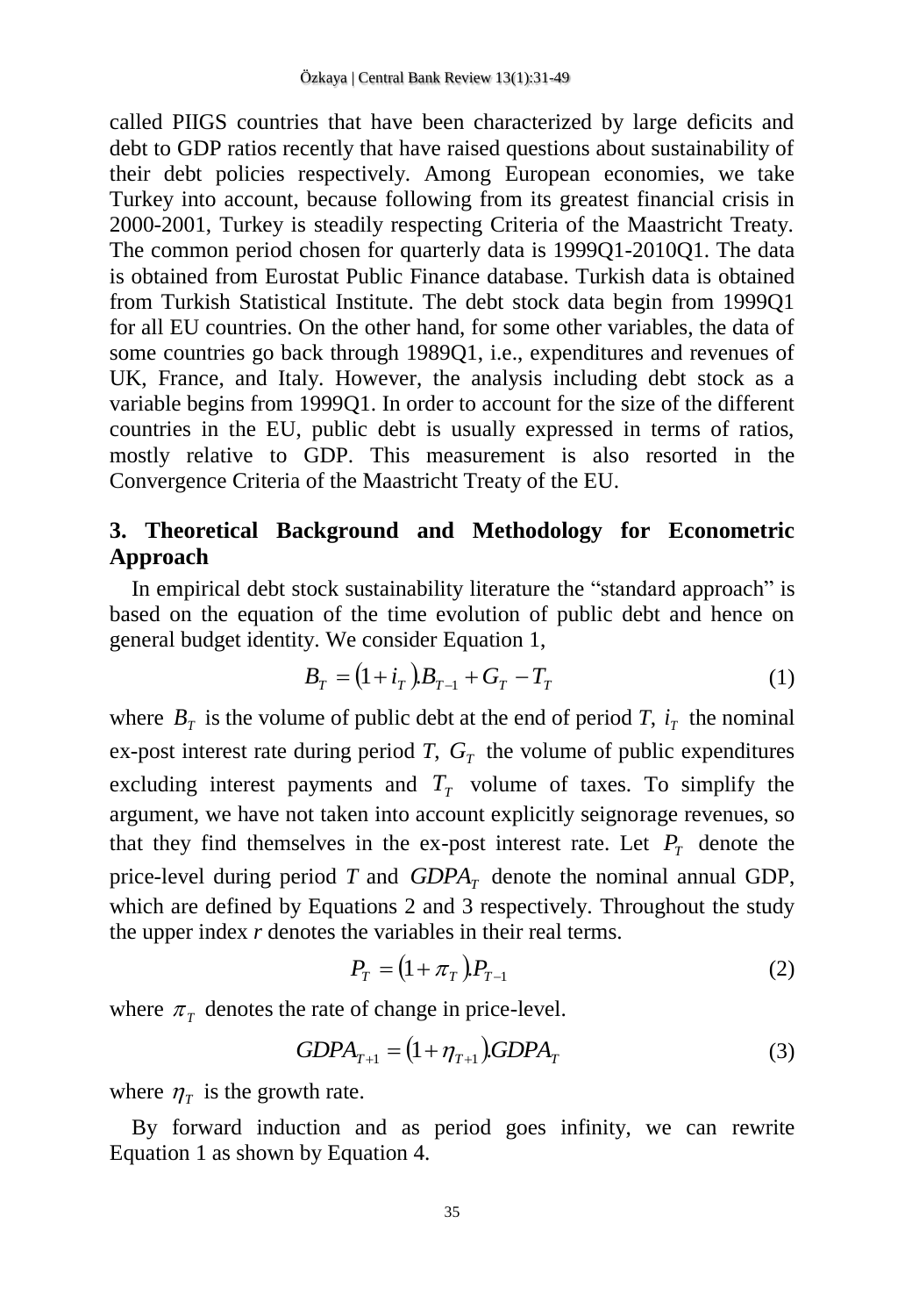$$
B_T = \lim_{k \to \infty} B_{T+k} \cdot \rho_{T,k} - \sum_{n=1}^{k=\infty} \left( G_{T+n} - T_{T+n} \right) \rho_{T,n} \tag{4}
$$

where  $\rho_{T,k} = \prod (1 + i_{T+j})^{-1}$ = *k j*  $\rho_{T,k} = \prod (1 + i_{T+j})^{-1}$  is *k*-period ahead discount factor. By using 1

 $\sum_{n=1}^{n=1} (G_{T+n} - T_{T+n})$ .<br>
beriod ahead dis<br>
4 can also be arrate of growth as w<br>
he sum of the preadity condition is<br>
netric tests of sus<br>
contresponds to to be sustainable<br>
sider the causes cature: Either the<br>
sent va Equations 2 and 3, Equations 1 and 4 can also be arranged in real terms, and in real terms adjusted by the real rate of growth as well. The second term on RHS of the Equation 4 represents the sum of the present values of expected future deficits. The first term should tend to zero in order to assure the stability of the debt. This transversality condition is also known under the name of "Ponzi game". The econometric tests of sustainability are based on Equation 4 and the "sustainability" corresponds to the "stationarity". Thus, public debt stock will be accepted to be sustainable if it exhibits stationary behavior. Otherwise, we should consider the causes of nonstationarity.<sup>7</sup> Two possibilities are reported in the literature: Either the transversality condition does not hold or the sum of the present values of anticipated deficits is nonstationary. Trehan and Walsh (1991) show that the convergence of the present value of the deficit signifies the satisfaction of the transversality condition. For the present value of the deficit to converge, the total budget balance has to be stationary. Secondly, Hakkio and Rush (1991) suggest that a necessary and sufficient condition for sustainability is the existence of at least one co-integration relation between total revenues and total expenditures with co-integrating vector of a particular type. Finally, Bohn (1995) proposed a test for sustainability based on a co-integration relation between primary balance and debt stock. On the other hand we may also consider the role that the maturity may play. If the average maturity is assumed to directly affect the interest rates, then the model of Bohn captures it. Bohn (1995) states that the government has to satisfy an intertemporal budget constraint and associated transversality condition regardless of the level of the safe interest rate. Secondly, Hakkio and Rush (1991) assume that all government bonds have one period maturity.

#### **3.1. Test Algorithm**

 $\overline{a}$ 

The test algorithm that we follow is given in this section. Figure 1 depicts the diagrammatic representation of the algorithm. The variables which take place in algorithm are in real terms over real annual GDP.

<sup>&</sup>lt;sup>7</sup> "Nonstationarity" covers the integrated process of order  $n \ge 1$  and nonlinear process as well, i.e. the chaotic process.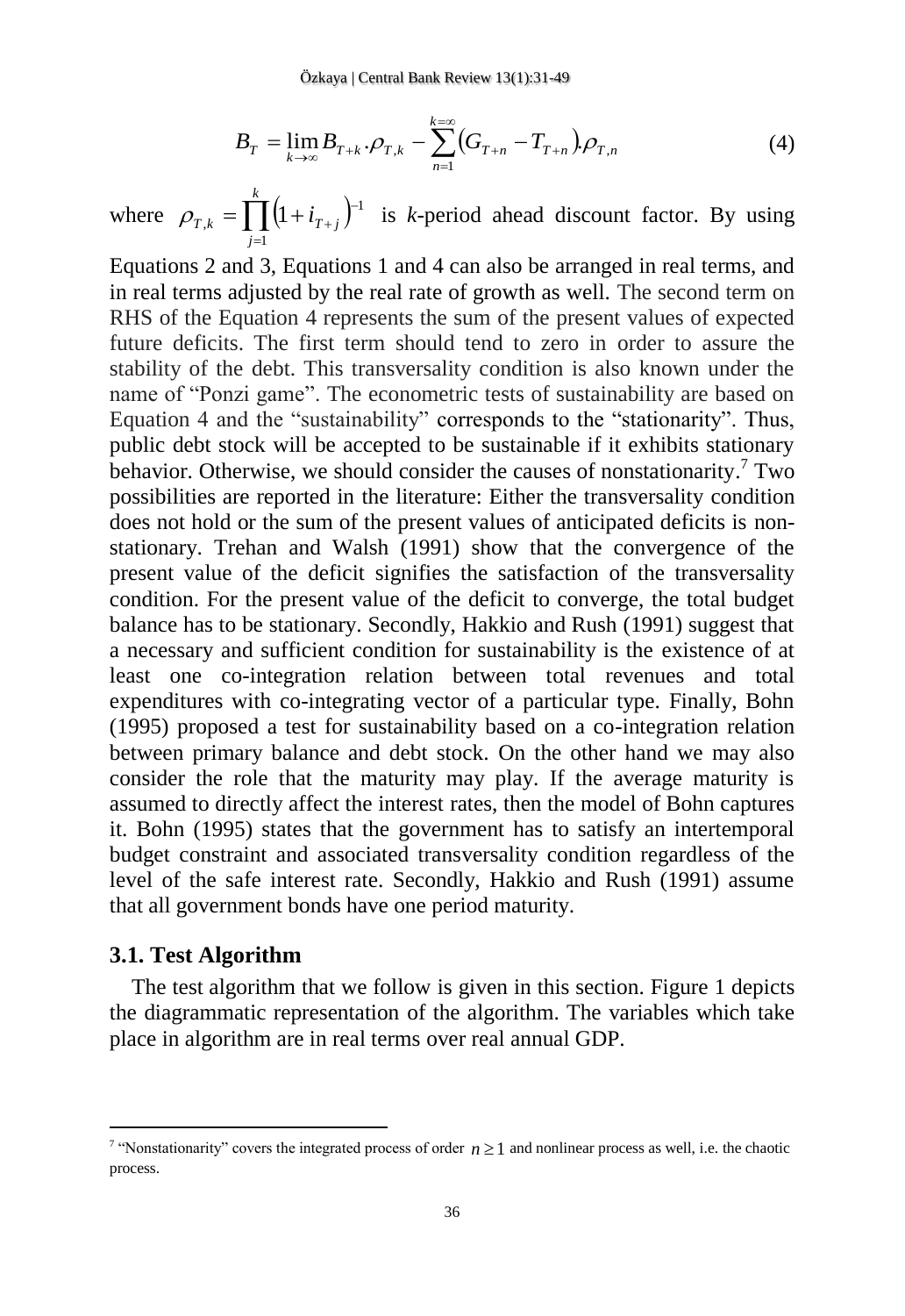*Step 1*: Stationarity (unit root) test is applied for debt stock (B) over GDP annual (GDPA) in real terms. If it is estimated to be stationary, the algorithm ends. If it is estimated to be non-stationary then the algorithm goes to step 2.

*Step 2: a.* First, we test the stationarity of primary surplus (PS) over GDP and if it is stationary then the debt stock is not sustainable and algorithm goes to the Step 3.

*b.* If primary surplus over GDP is non-stationary, we seek at least one linear combination of the primary surplus over GDP and the debt stock (1-period lagged) over GDP that is stationary. If there is at least one, then debt stock is sustainable. Particularly, if primary surplus over GDP series is I(1) then algorithm goes to the Step 4.

*c.* If there is no linear combination, then we test the stationarity of budget balance (BB) over GDP. If it is stationary then the sustainability exists. Otherwise, the algorithm goes to the Step 3.

*Step 3*: If there is at least one co-integration relation between total expenditures over GDP and total revenues over GDP, then the debt stock may be sustainable, depending on the value of estimated co-integrating vector. That is with a vector [1,-c] under the condition that  $0 < c < 1$ .

*Step 4: a.* If there is at least one co-integration relation between primary balance (G-T) over GDP and debt stock over GDP, then we conclude that the debt stock is sustainable, implying both intertemporal budget constraint and transversality condition hold.

*b.* Otherwise we decide that the debt stock is not sustainable.

To analyze stochastic behavior<sup>8</sup> of a given series, we use three different test methods: Augmented Dickey-Fuller (ADF) test, Phillips-Perron (PP) test, and KPSS<sup>9</sup> test. To analyze the multivariate process generated by revenues and expenditures, we have chosen to use the method proposed by Johansen (1991). The advantages of this method compared with Engle and Granger's (1987) is that it allows us to test for the number of cointegration relations, it does not impose an arbitrary normalization on cointegrating vector and it permits us to test for constraints on the coefficients of the cointegration relation.

<sup>&</sup>lt;sup>8</sup> The estimation of lags are performed by both SIC, Hannan-Quinn and Akaike criteria. Where two methods give different lag values than each other, we choose the one estimated by SIC. Both E-views 5.00 and Stata 10 are used for the analysis. In order to conserve space, we do not locate here the details of estimation results. They can be supplied upon request.

<sup>9</sup> Kawiatowski, D., Phillips, P.J.B., Schmidt, P., Shin, Y. (1992)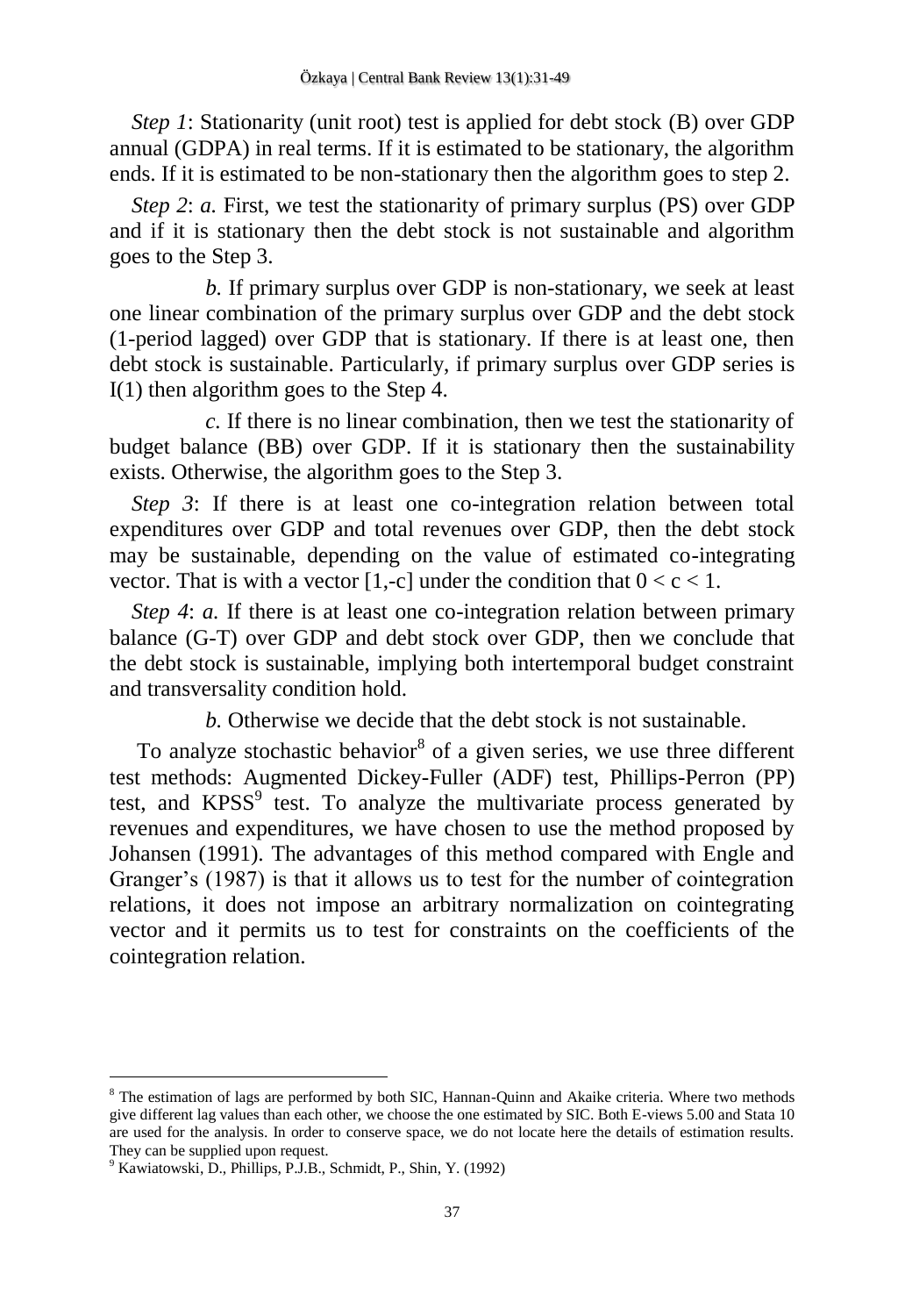

**Figure 1. Diagrammatic Representation of the Step-wise Algorithm**

#### **4. Results of Econometric Analysis**

We employ the test algorithm that we introduce in Section 3.1. Three types of unit-root tests are deployed: ADF, PP, and KPSS test statistics. The results of the analyses are depicted in Table 1. Each column consists of three inputs; ADF, PP, and KPSS test results respectively. The variables shown in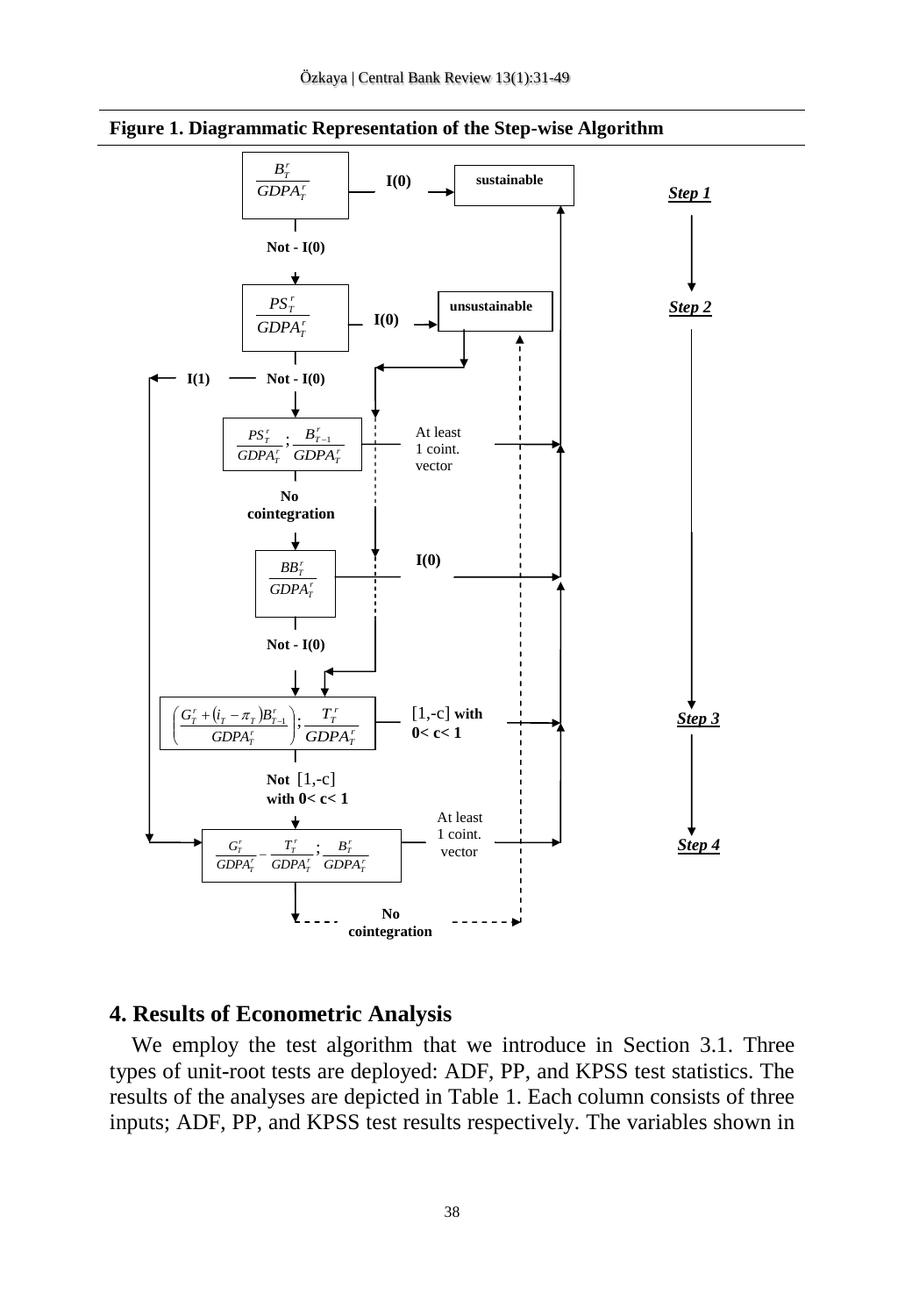| Table 2. |  |  |  |
|----------|--|--|--|
|          |  |  |  |
|          |  |  |  |

Table 1 and Table 2 are in their real terms. The overall results are given by

| Table 1. Sustainability Analysis of Public Debt Stock GDP Ratio for 9 Countries |                  |                  |                  |                  |                  |  |
|---------------------------------------------------------------------------------|------------------|------------------|------------------|------------------|------------------|--|
| Country                                                                         | Debt stock/GDP   | <i>PS/GDP</i>    | <i>BB/GDP</i>    | Exp/GDP          | Rev/GDP          |  |
| Ireland                                                                         | I(1); I(1); I(1) | I(1); I(0); I(1) | I(1); I(0); I(1) | I(1); I(1); I(1) | I(0); I(0); I(0) |  |
| Greece                                                                          | I(1); I(1); I(1) | I(1); I(1); I(0) | I(1); I(0); I(0) | I(1); I(1); I(0) | I(1); I(0); I(1) |  |
| Spain                                                                           | I(1); I(1); I(1) | I(1); I(0); I(1) | I(0); I(0); I(1) | I(0); I(0); I(0) | I(1); I(0); I(0) |  |
| France                                                                          | I(1); I(1); I(1) | I(1); I(0); I(0) | I(1); I(0); I(0) | I(1); I(0); I(0) | I(0); I(0); I(0) |  |
| Italy                                                                           | I(1); I(1); I(0) | I(1); I(0); I(1) | I(1); I(0); I(0) | I(1); I(0); I(0) | I(1); I(0); I(0) |  |
| Poland                                                                          | I(1); I(1); I(0) | I(1); I(0); I(0) | I(1); I(0); I(0) | I(1); I(0); I(0) | I(0); I(0); I(0) |  |
| Portugal                                                                        | I(1); I(1); I(1) | I(0); I(0); I(1) | I(1); I(0); I(1) | I(1); I(0); I(1) | I(1); I(0); I(0) |  |
| UK                                                                              | I(1); I(1); I(1) | I(1); I(0); I(0) | I(1); I(0); I(0) | I(1); I(1); I(1) | I(1); I(0); I(1) |  |
| Turkey                                                                          | I(1); I(1); I(1) | I(0); I(0); I(0) | I(0); I(0); I(1) | I(1); I(1); I(0) | I(1); I(1); I(0) |  |

For Ireland, Greece, Spain, and Italy "Step 2.b" and "Step 4" are performed. Steps 2.b and 4 consider that given primary surplus/deficit over GDP is non-stationary and particularly is I(1) then we should seek at least one co-integration between primary surplus/deficit and debt stock. The results are presented by Table 2. For France, Portugal, Poland, Turkey, and UK "Step 2.a" and "Step 3" are performed. Step 2.a and 3 basically say that in case where primary balance over GDP exhibits I(0) behavior and if there is at least one co-integration relation between total expenditures over GDP and total revenues over GDP, indicating one-unit increase in revenues results with less-than-one unit increase in expenditures then debt policy is sustainable.

In Table 2, the nonstationarity of some data is determined according to two affirmative and one negative test results while some other's by three affirmative test results. The "steps" column in Table 2 defines the steps proposed in the Section 3.1. The second columns in Tables 1 and 2 indicate debt stock over GDP, while the third, fourth and fifth columns refer to primary surplus/deficit, budget balance, expenditures and revenues over GDP, respectively. The "No of Coint" column depicts the estimated cointegration relationships based on Johansen and Juselius (1990) values. The sign shown in "No of Coint" column indicates the sign of estimated coefficient vector. The last column in Table 2 shows the state determined: "Sus" refers to sustainable while "Unsus" refers to unsustainability of debt stock over GDP data.

| Country  | Debt      | <i>PS/GDP</i> | <b>BB/GDP</b> | Exp/GDP | Rev/GDP | <b>Steps</b> | No of   | <b>State</b> |
|----------|-----------|---------------|---------------|---------|---------|--------------|---------|--------------|
|          | stock/GDP |               |               |         |         |              | Coint   |              |
| Ireland  | I(1)      | I(1)          | I(1)          | I(1)    | I(0)    | 1:2.b:4      | $1(+)$  | Unsus        |
| Greece   | I(1)      | I(1)          | I(0)          | I(1)    | I(1)    | 1:2.b:4      | No      | Unsus        |
| Spain    | I(1)      | I(1)          | I(0)          | I(0)    | I(0)    | 1:2.b:4      | $1(+)$  | Sus          |
| France   | I(1)      | I(0)          | I(0)          | I(0)    | I(0)    | 1:2.a.3      | No need | Sus          |
| Italy    | I(1)      | I(1)          | I(0)          | I(0)    | I(0)    | 1:2.b:4      | $1(+)$  | Sus          |
| Poland   | I(1)      | I(0)          | I(0)          | I(0)    | I(0)    | 1:2.a.3      | No need | Sus          |
| Portugal | I(1)      | I(0)          | I(1)          | I(1)    | I(0)    | 1:2.a.3      | No need | Unsus        |
| UK       | I(1)      | I(0)          | I(0)          | I(1)    | I(1)    | 1:2.a.3      | $1(+)$  | Sus          |
| Turkey   | I(1)      | I(0)          | I(0)          | I(1)    | I(1)    | 1:2.a.3      | $1(+)$  | Sus          |

**Table 2. Results of the Step-wise Algorithm for the Sustainability of Debt Stock over GDP**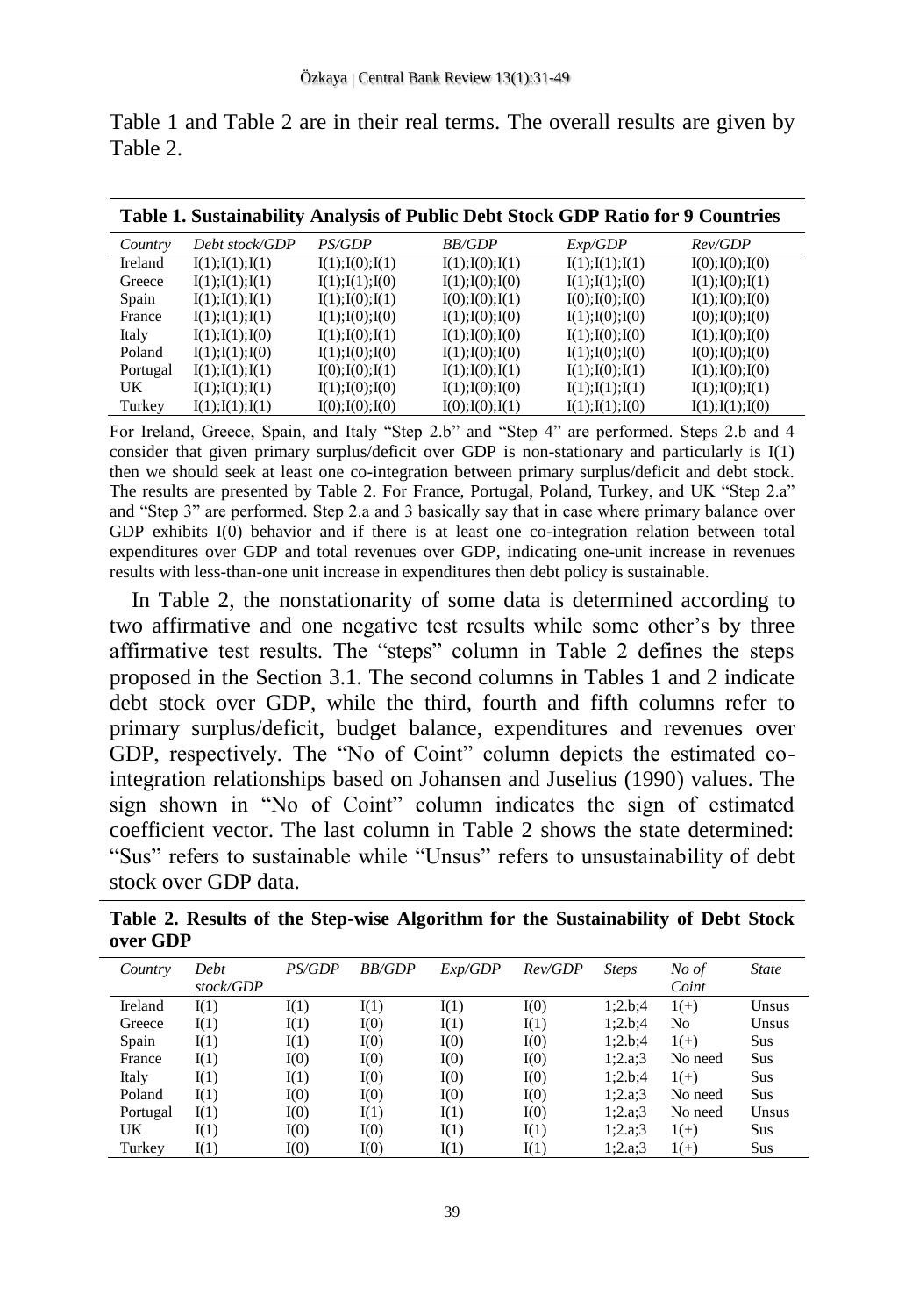For Ireland, we look for co-integration between primary surplus/deficit and debt stock. Both Trace test and max-eigenvalue test results indicate one co-integration relation with positive coefficient vector. Even though there exists co-integration relation, expenditures are I(1) and revenues are estimated to be I(0). It is straightforward that Ireland is bubble-financing its expenditures, in which old debt that matures is financed by issuing new debt, implying Ponzi scheme. Therefore we conclude that the debt stock is not sustainable.

For Greece, Spain, and Italy we look for co-integration relation between primary surplus/deficit and debt stock. Both the Trace test and maxeigenvalue test results indicate 1 co-integration relation with positive coefficient vector. We conclude for Italy that debt stock is sustainable. We have to note that, ADF and KPSS statistics values for both budget balance and expenditures of Spain is very close to critical values and if we work with 90% confidence interval, then we accept that both budget balance and expenditures of Spain is non-stationary, implying unsustainability of debt stock GDP ratio. For Greece, since primary surplus/deficit over GDP exhibits nonstationary character and particularly it is  $I(1)$  we do not look for whether budget balance is stationary or not, instead we seek co-integration relation between primary surplus/deficit over GDP and debt stock over GDP. We found that neither Trace test nor max-eigenvalue test indicates cointegrating relation between primary surplus/deficit and debt stock. We conclude that debt policy of Greece is certainly unsustainable.

For UK, we look for co-integration relation between total expenditures and total revenues. Both Trace and max-eigenvalue tests indicate one cointegration relation with positive coefficient vector, indicating that one-unit increase in revenues results with less-than-one unit increase in expenditures. Therefore, we conclude that debt stock is sustainable. The budget balance, expenditures and revenues of France are all I(0).Therefore, we conclude that debt stock over GDP is sustainable. The Polish budget balance, expenditures and revenues are all  $I(0)$ , implying that the debt stock over GDP is sustainable. For Portugal neither budget balance nor expenditures is I(0). Thus debt stock over GDP is not sustainable and Portugal is bubblefinancing its expenditures, in which old debt that matures is financed by issuing new debt, implying violation of transversality condition. For Turkey, we look for co-integration relation between expenditures and revenues. We found that there exist one co-integration relation with a co-integrating vector [1,-c] under the condition that  $0 < c < 1$ , implying that debt policy is sustainable for the given period.

The drawback in most of the studies focusing on public debt sustainability in the aftermath of the global finance crisis is that, they omit the possibility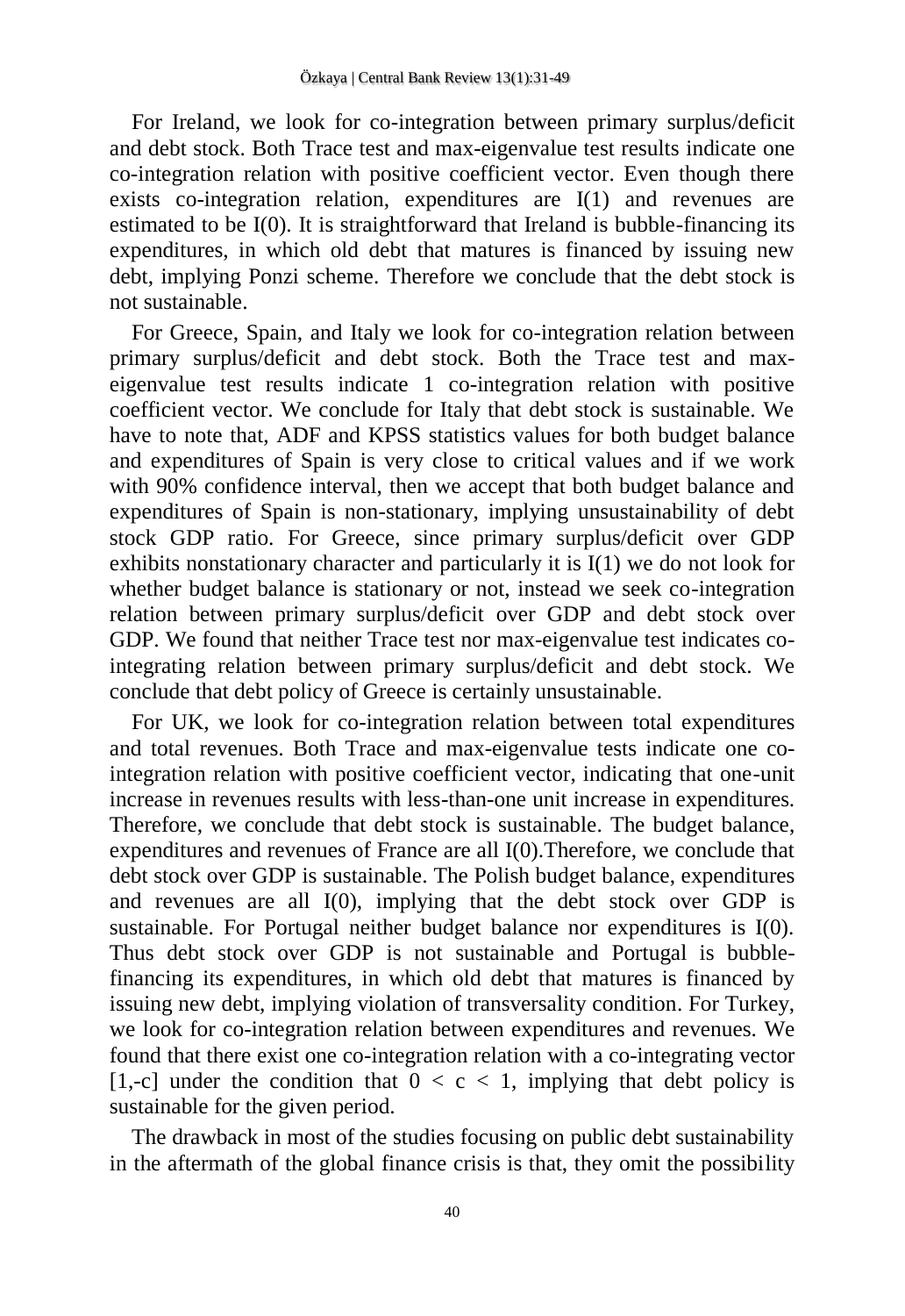of non-linearity: During the crisis period the fiscal stimulus packages put heavy burden on the public finance while the low economic growth rates lead to further disruption of the debt dynamics. In this sense, debt dynamics may follow a non-linear path, even a chaotic behavior. Therefore, we present a different simple method which enables us to visualize the path for debt dynamics i.e., moving from some initial stable "equilibria" and diverging through unsustainable values. Our motive to introduce phasespace reconstruction in sustainability analysis is that the fiscal policy may exhibit deterministic character in most of its duration (see Fincke and Greiner 2011) and that the "standard approach" focuses on long-run implications, having possible drawbacks to distinguish between more vulnerable $^{10}$  countries in the short and medium-term.

## **5. Theoretical Background for Phase-space Examination of Debt Stock GDP Ratio**

Let us denote the dynamical system,  $f: R^n \to R^n$ , with the trajectory,

$$
x_{t+1} = f(x_t) + \varepsilon_t , \quad t = 0, 1, 2, \dots,
$$
 (5)

The dynamical system itself may be assumed to convey noise, or the observed time series  $z_t$  given in the Equation 7 does.<sup>11</sup> The Lyapunov exponents (LE) for such a dynamical system are measures of the average rate of divergence or convergence of a typical trajectory or orbit. The trajectory is also written in terms of the iterations of *f* . For a *n*-dimensional system as above, there are *n* exponents which are customarily ranked from largest to smallest:

$$
\lambda_1 \ge \lambda_2 \ge \dots \ge \lambda_n \tag{6}
$$

One rarely has the advantage of observing the state of the system at any period *t*,  $x_t$ , and that the actual functional form,  $f$ , that generates the dynamics. The model that is widely used is the following: Associated with the dynamical system in the Equation 5 there is a measurement function  $h: R^n \to R$  which generates the time series,

$$
z_t = h(x_t) \tag{7}
$$

It is assumed that all that is available to observer is the sequence  $\{z_t\}$ . Assume that the observed time series is generated by the Equation 5 and is

<sup>&</sup>lt;sup>10</sup> We refer to the term "vulnerable" in sense of deterioration of both fiscal policy and budgeting process.

 $11$  See Nychka et al. (1992) and Kantz (1994).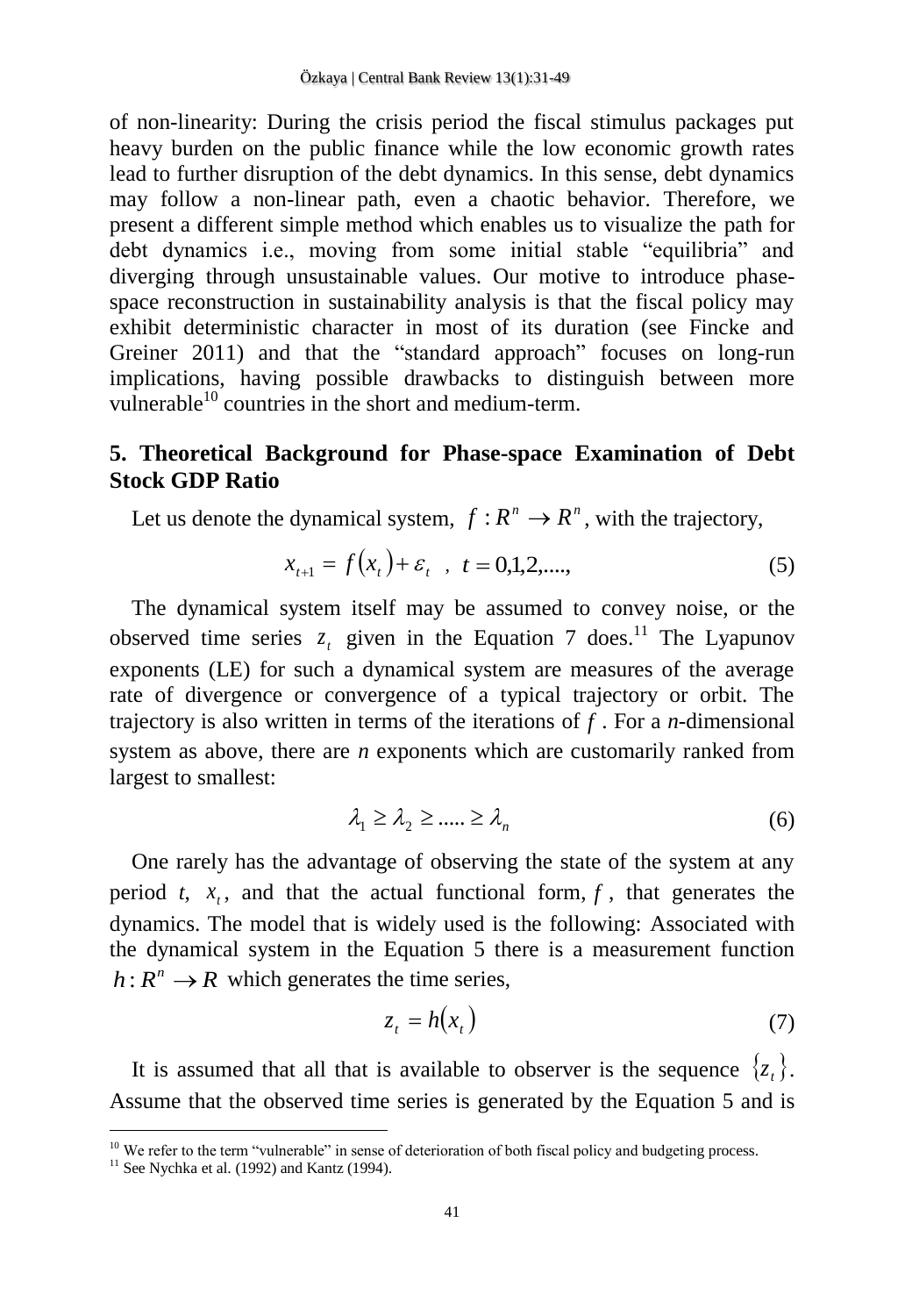observed through a measurement function as given in the Equation 7. Then, following Takens' famous theorem (Takens, 1981), the reconstructed trajectory is an embedding of the original trajectory when the value of embedding dimension *m*, is sufficiently large. If any attractor has appeared in the original dynamical system, another attractor, which retains the phase structure of the first attractor, will appear in the reconstructed phase-space. In order that such reconstruction achieves embedding, it has been proven that the dimension *m* should satisfy  $m \ge 2n + 1$ . However, this is a sufficient condition and upper-worst case.<sup>12</sup> Depending on the data, embedding can be established even when *m* is less than  $2n+1$ . In the embedding method, there are two parameters to be chosen, embedding dimension and time delay (see Abarbanel, 1995). From observed time series  $\{z_t\}$ , we can generate the data vector,  $y_t = (z_{t+(m-1),d}, z_{t+(m-2),d}, \dots, z_t)$  where *d* is the time delay; this vector indicates a point of *m*-dimensional reconstructed phase-space  $R^m$ , and *m* is embedding dimension. Therefore a trajectory can be drawn in the *m*-dimensional reconstructed phase-space by altering *t*. Let us rewrite the observed time series as  $z_1, z_2, ..., z_N$ , where *N* is the length of the observed sequence  $\{z_t\}$ . While embedding those data to *m*-dimensional phase-space, the time delay *d* can be used to obtain  $(N-(m-1)d)$  points in phasespace. Therefore a point on the orbit shown by  $y_i$  is obtained as given in the Equation 8.

$$
y_i = (z_i, z_{i+d}, \dots, z_{i+(m-1)d}) \text{ for all } i \in (N-(m-1)d)
$$
 (8)

If this is applied for all *i*, such that  $i \in (N - (m-1)d)$ , then we obtain the orbit. From now on, the time delay *d* is taken to be equal to 1, corresponding to our observation interval on time-domain.

#### **5.1. Results of the Phase-space Analysis**

In order to perform the analysis, we employ the Equation 8 to debt stock-GDP ratio series of each country. The public gross debt stock GDP ratio data of Poland, Portugal, Ireland, Greece, UK, and Turkey are embedded in  $3$ -dimensional<sup>13</sup> phase-space. The reason why we choose those countries is that in the period under examination the primary balances of Poland, Portugal, Ireland, Greece, UK economies are deteriorated and enjoy

<sup>&</sup>lt;sup>12</sup> Gencay and Dechert (1992)

<sup>&</sup>lt;sup>13</sup> The method of recurrence plots (RP) was firstly introduced by Eckmannn et al., (1987) to visualize the time dependent behavior of the dynamics of systems (the recurrence of states in a phase-space) which can be pictured as a trajectory in the *m*-dimensional phase-space.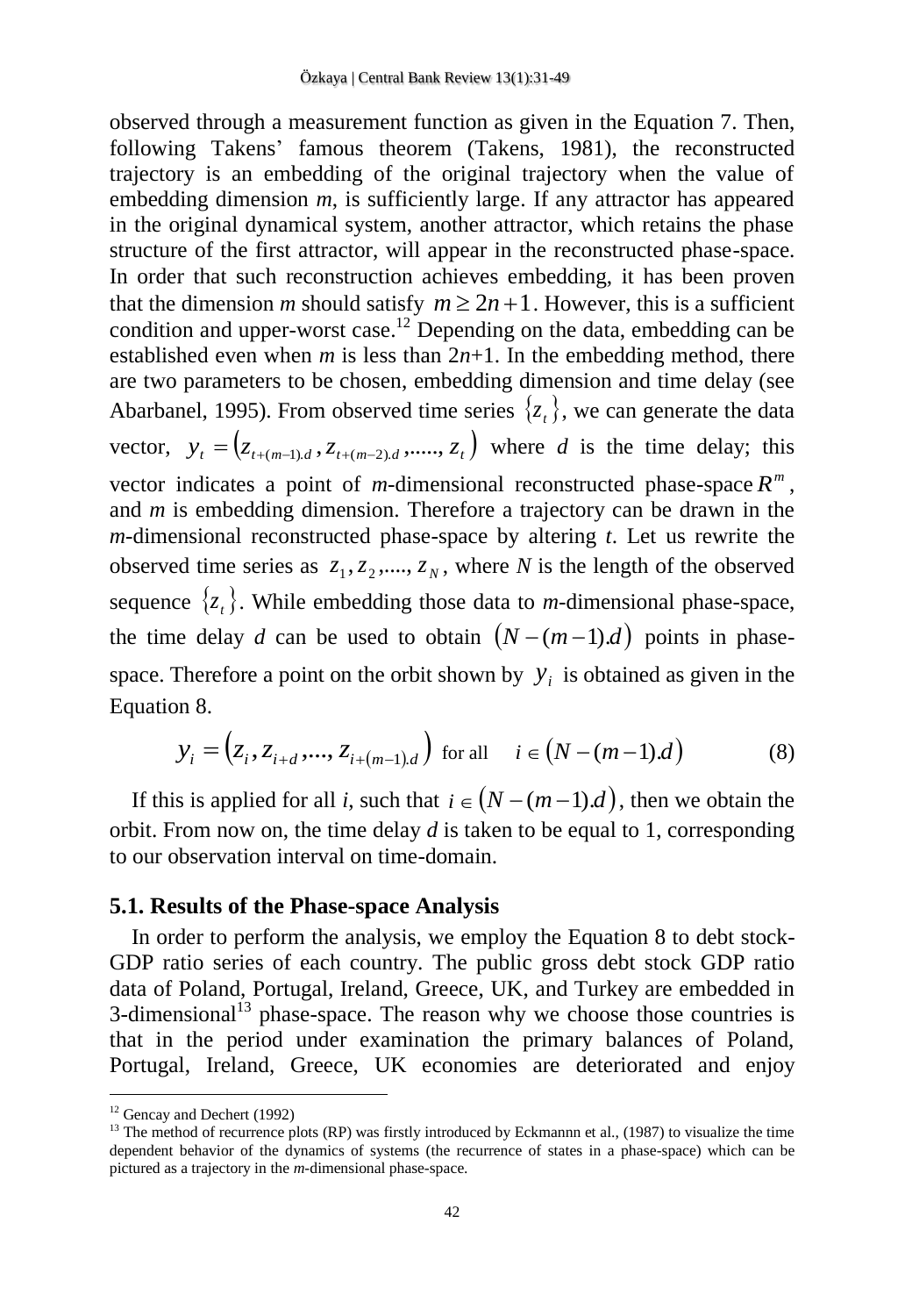negative trend, while debt stock GDP ratio of each is increasing. This observation clearly indicates that the reaction of each government to increasing debt stock GDP ratio does not constitute to increase primary surplus. Turkey is taken into account since it steadily reduces the public debt stock over GDP ratio and simultaneously increases primary surplus GDP ratio. The results are depicted in Figure 2 to Figure 7. In each figure; *x-axis* shows the quarterly debt stock over GDP series, *y-axis* shows one-quarter lagged debt stock over GDP series, and *z-axis* shows two-quarter lagged series. The similarity of debt stock GDP ratio phase-evolution of Greece, Portugal, UK, and Ireland is interesting. Greece, Ireland, and UK debt stock over GDP exhibit nearly same movement path. The initial states of debt stock over GDP of these countries seem stable around some equilibria, implying stable public finance policy in 1999Q1-2003Q1 period. However, the values diverging on phase-space show that such equilibria have not been sustainable. For Portugal the movement is slightly slow with respect to that of Greece, implying slower divergence.

The Poland's debt stock GDP ratio exhibits distributive behavior on phase-space. In Figure 2, it is seen that there is no equilibria set for the dynamic values of debt stock GDP ratio, implying steadily changing public finance policy. Moreover, the data show us that the movement is not cyclic, but mostly linear and ascending. It reaches 60%.



The Greek debt stock to GDP ratio wastes most of the space-time on two equilibria sets shown on Figure 3. The initial equilibria is settled at approximately 100-110%. However, there is second equilibria set which is around 110-115%, implying the non-synchronization of the coordination of expectations on 100-110%. This can be due to a type of market correction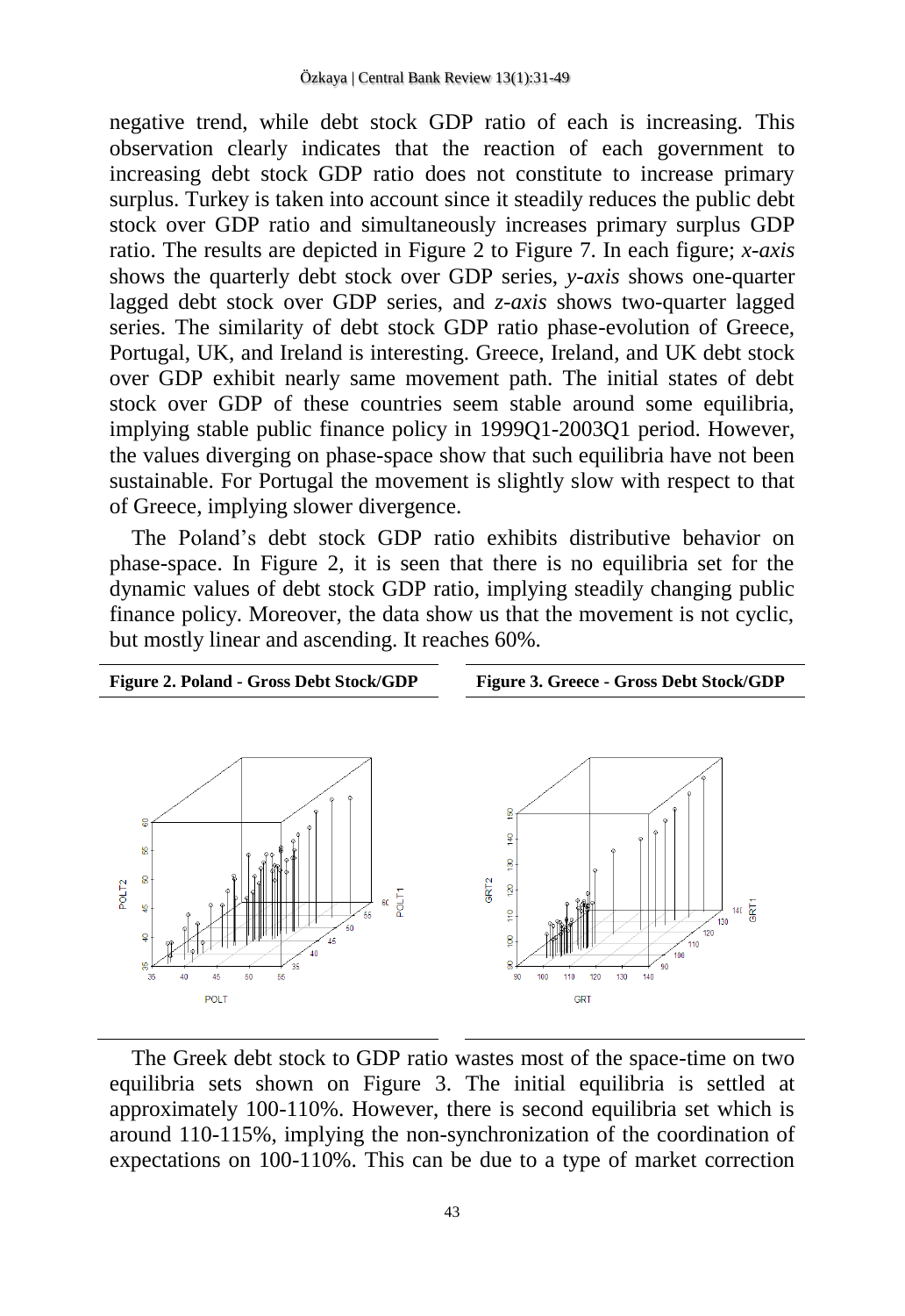on interest rates. Figure 3 enables us to see a major shift from 110-115% to 145%. To sharpen the results, one should take into account the phase-space reconstruction for the real ex-post interest rates.

The Portugal's structure of multiple equilibria slightly differs from that of Greece. In Figure 4 we observe that until 80% is reached, there exists minor shifts and debt stock GDP ratio exhibits high instability. Market expectations seem partially coordinate on some equilibria but it is not permanent and quickly disrupted. The minor shifts toward 100% imply that "common knowledge" of disruption may enable traders to expect debt repudiation, however as Detragiache (1996) points it out, instead of notlending the traders prefer to lend to government to roll over its debt.



The outcome of econometric test algorithm for UK's debt stock to GDP ratio leads us to decide that public debt is sustainable. On the other hand, from Figure 5 we observe that the debt stock exhibits divergent character, implying a major shift from the initial equilibria. Moreover it slightly slows down around 78%, other equilibria, to which public finance policy seems to be settled down. When its divergence is compared with that of Poland, UK's public finance seems to be disturbed more quickly than that of Poland's possibly because of its steadily increasing primary deficit. We know that the international credit rating institutions do not anticipate public debt crisis for UK (see pg.6, Fitch 2011). Figure 8 shows the time evolution of UK primary surplus over GDP: Beginning from 2001Q2, there is negative trend. The disrupted structure of UK primary surplus shown in Figure 8 explains us why the debt stock over GDP series enjoys quick shift through instability. According to phase-space analysis, UK will probably have liquidity crisis.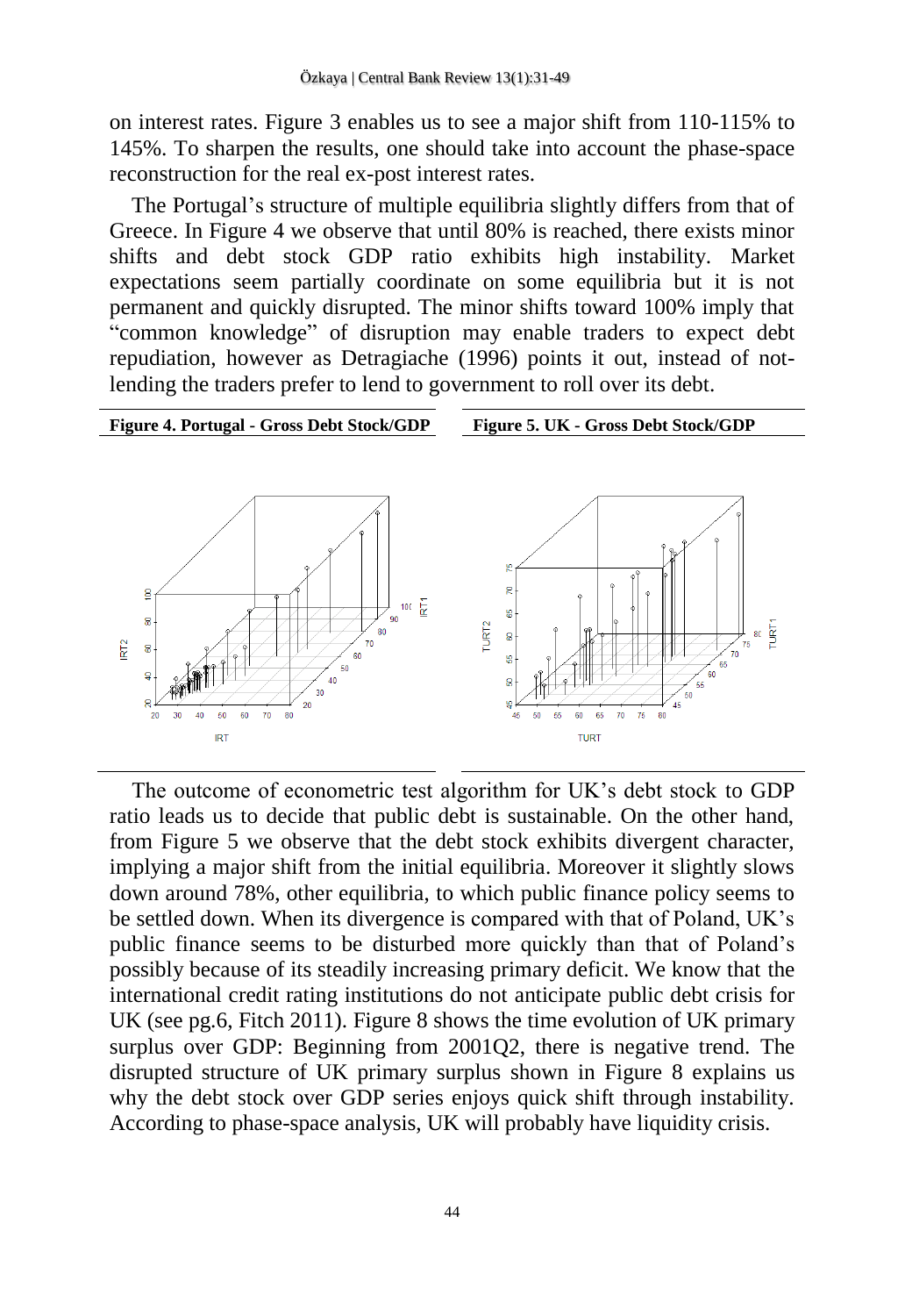Figure 6 depicts that Ireland's debt stock over GDP series quickly escape from initial equilibria (1999Q1-2003Q1). We see that the financial policy loses its stability. The initial equilibria of debt stock over GDP is settled approximately around 40-50%. The quick shift probably shows us the insufficient repayment capacity of the economy for the value 50%. However, we need more detailed analysis to explain why Ireland economy jumped into debt crisis and UK's has not yet.



Beginning from 2002Q1 Turkish debt stock GDP ratio exhibits deterministic character on phase-space. In Figure 7 there is no equilibria set for debt stock GDP values. Moreover, the data show us that the movement is not cyclic but descending, which is the difference between Polish and Turkish cases. We observe the divergence from 2001-2002 debt stock values: It reaches 45-50% and is not settled around pre-determined equilibria. It seems that debt management and public finance policy of Turkish government, indeed focus on a maximum decrease in debt stock over GDP (see Medium Term Macroeconomic Program 2012-2014).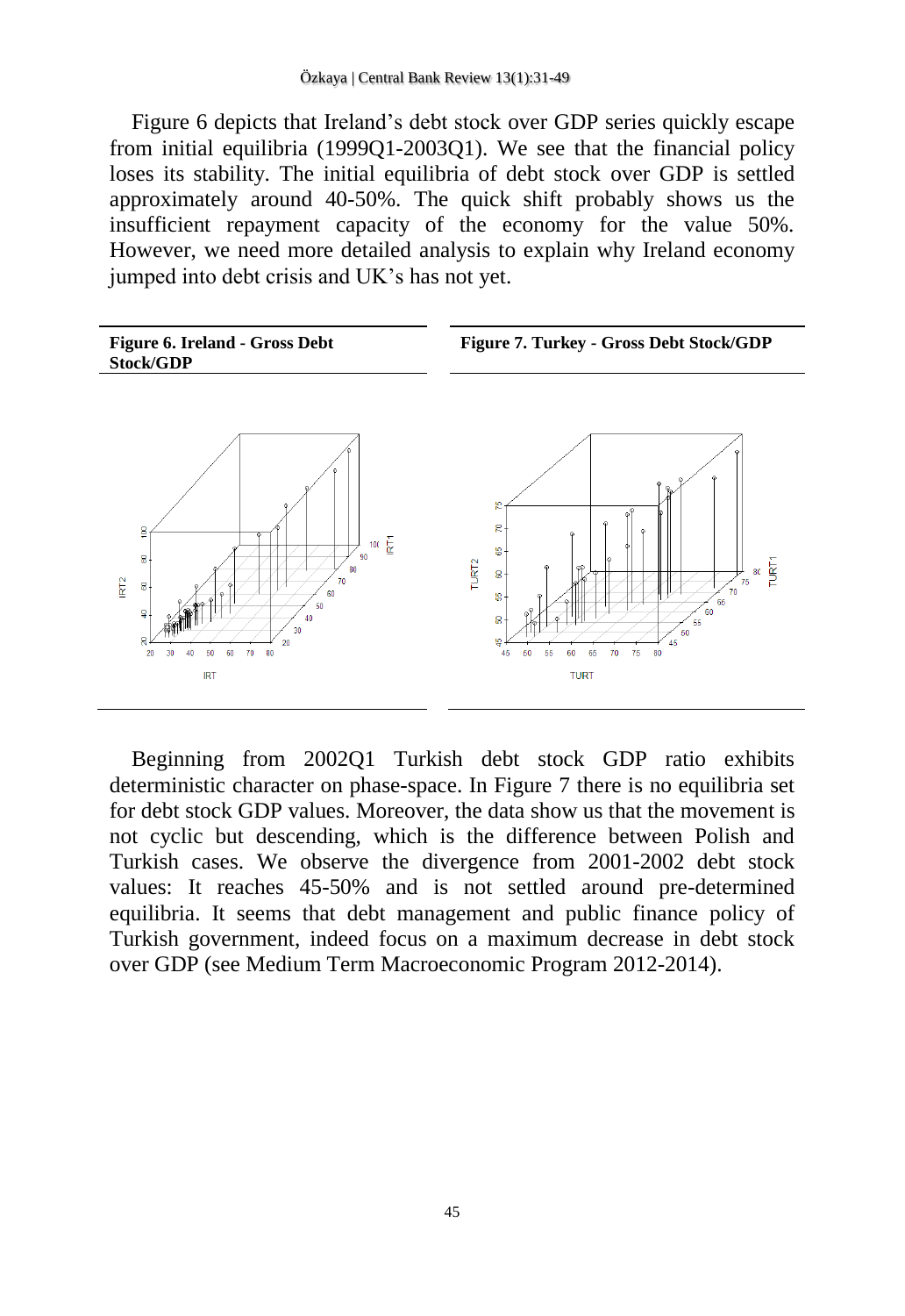



#### **6. Concluding Remarks**

In this paper we have analyzed whether selected European countries and Turkey have followed sustainable debt policies over the last 12 years. For this, we use "standard approach" and "non-standard approach" for sustainability. The results of first approach suggest that Ireland and Portugal have pursued unsustainable debt policies over the period considered in our estimation. Besides, Greece clearly has conducted an unsustainable debt policy that culminated in the Greek debt crisis started in early 2010. Spanish fiscal policy can be said to be unsustainable if we consider 90% confidence intervals in our estimations. We also found out that France, Italy, Poland, and Turkey have pursued sustainable debt policies. On the other hand, we observe during the most of the period under consideration that the primary balances of Poland, Portugal, Ireland, Greece, and UK economies are deteriorated and exhibit negative trend, while debt stock GDP ratio of each is increasing. This observation clearly indicates that in short and mediumterm to the increasing debt stock to GDP ratios, the governments do not react with increasing the primary surplus. Therefore we found it more useful to introduce phase-space representations of debt stock GDP ratio of Poland, Portugal, Ireland, Greece, UK, and Turkey. We included Turkey into our analysis since Turkish government follows sharper debt policy and reacts to decreasing debt stock GDP ratio with increasing primary surplus. We found that Greece's, Ireland's and UK's debt stock over GDP series exhibit nearly same movement path: The initial states of debt stock GDP ratio of these countries seem stable around some equilibria, implying stable public finance policy in 1999Q1-2003Q1 period. This may be due to the result of stabilization policies in Europe in the late 1990s with the upcoming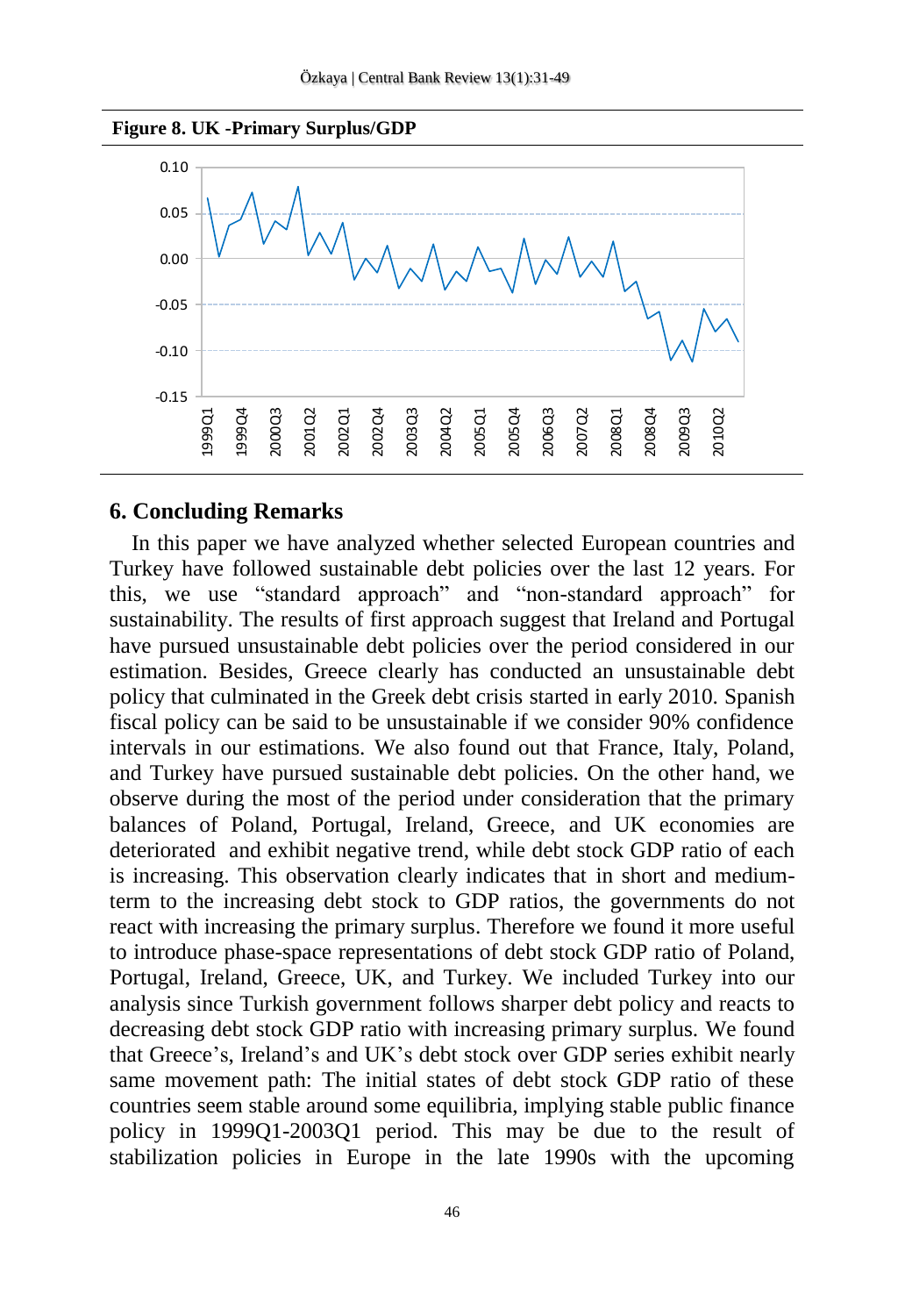Monetary Union. However, according to the phase-space analysis such equilibria set stayed no more sustainable. Given the contrast between the results of two approaches, we consider not drawing a clear-cut conclusion in the case of UK.

The earlier studies (for a survey see Afonso, 2005) that performed "standard approach" to the series of public debt or discounted debt rather favored the conclusion that debt policies in Europe are not sustainable. More recent studies, in particular those that test how the primary surplus reacts to public debt, tend to conclude that debt policies are sustainable. However these studies suffer from not taking into account non-linearity: The period under consideration covers the recent global financial crisis process and especially its effects on European countries' public finance policies, which may generate possible nonlinearities on the debt dynamics through the imbalanced linkage between the high public debt and deteriorated economic growth rates. Finally, from a methodological point of view the novelty of our paper consists in implementing a compound sustainability analysis. Developing a step-wise econometric test procedure leads us to perform longterm sustainability analysis in broader perspective and resorting to phasespace analysis enables us to obtain short and medium-term behavior of debt policy in the countries under consideration.

#### **References**

Abarbanel H.D.I., 1995, "Analysis of Observed Chaotic Data" *Springer.*

- Afonso, A., 2005, "Fiscal Sustainability: The Unpleasant European Case" *Finanzarchiv*, 61, 19-44.
- Agénor, P.R., 2001, "Fiscal Policy, Public Debt Sustainability, and Solvency" (lecture notes). *World Bank*. http://www1.worldbank.org/wbiep/macro-program/agenor/agenor lectures.htm.
- Agénor, P.R. and Montiel, P.J., 1999, "Development Macroeconomics (2nd ed.)", Princeton, NJ: Princeton University Press.
- Arghyrou, M.G. and Tsoukalas, J.D., 2011, "The Greek Debt Crisis: Likely Causes, Mechanics and Outcomes, The World Economy" doi: 10.1111/j.1467- 9701.2011.01328.x
- Bajo-Rubio, O., Diaz-Roldan, C. and V. Esteve, 2004, "Searching for Threshold Effects in the Evolution of Budget Deficits: an Application to the Spanish Case" *Economic Letters*, 82, 239-243.
- Bascard, G. and Razin, A., 1997, "Indonesia's Fiscal Position: Sustainability Issues", In J. Hicklin, D. Robinson, & A. Singh (Eds.), Macroeconomic Issues Facing ASEAN Countries. Washington: International Monetary Fund.
- Blanchard, O., 1990, "Suggestions for a New Set of Fiscal Indicators'" *OECD Department of Economics and Statistics Working Papers*, No. 79.
- Bohn, H., 1995, "The Sustainability of Budget Deficits in a Stochastic Economy" *Journal of Money, Credit and Banking* Vol 27 p 257-271.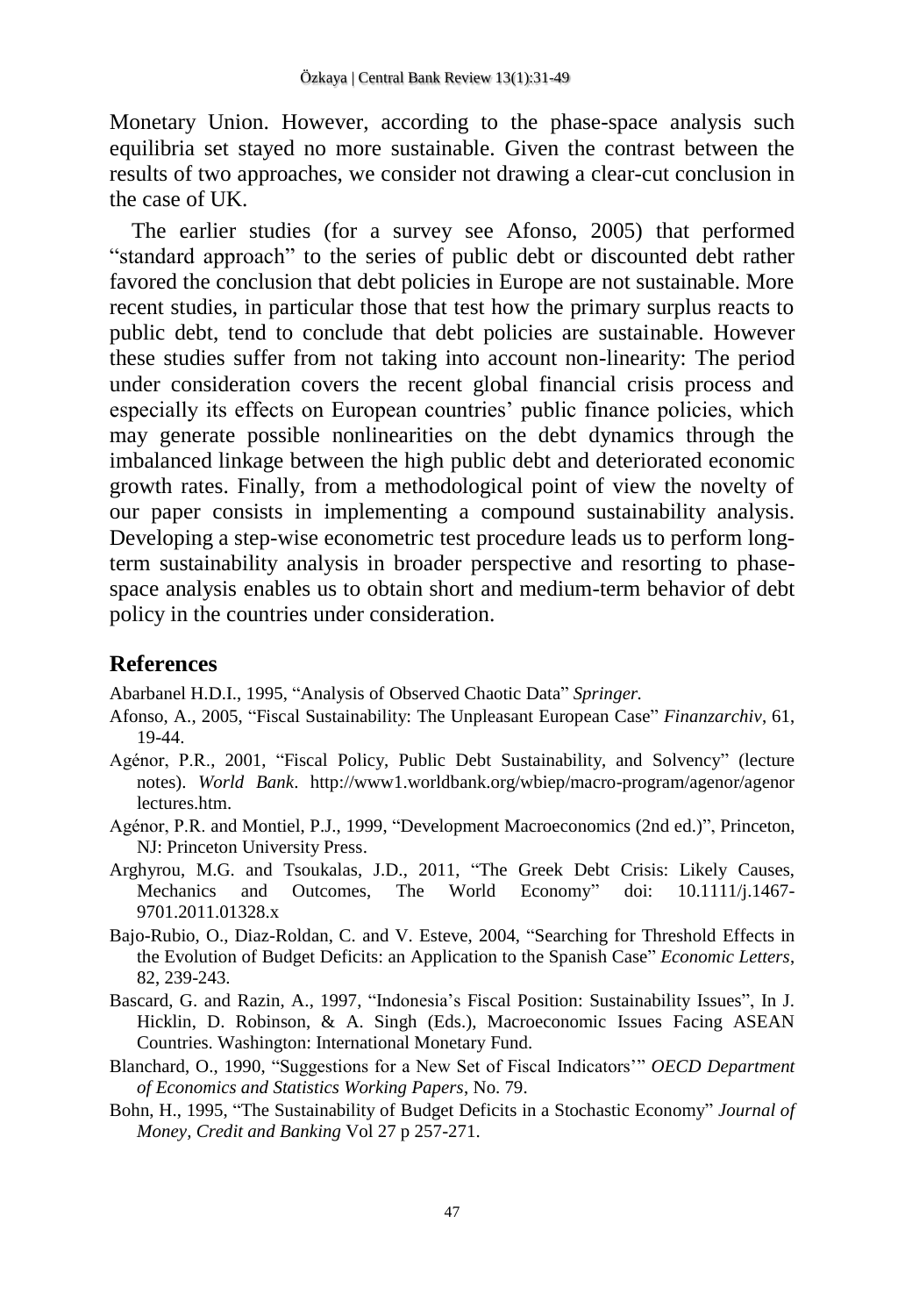- Buiter, W.H. and Patel, U.R., 1992, "Debt, Deficits, and Inflation: an Application to the Public Finances of India" *Journal of Public Economics* 47, 171–205.
- Buiter, W. H., 2003, "Two Naked Emperors? Concerns About the Stability and Growth Pact and Second Thoughts About Central Bank Independence" *IFS Annual Lecture.*
- Chalk, N. and R. Hemming, 2000, "Assessing Fiscal Sustainability in Theory and Practice" *IMF Working Paper* No. WP/00/81.
- Corsetti, G. and N. Roubini, 1991, "Fiscal Deficits, Public Debt and Government Solvency: Evidence from OECD Countries", *Journal of Japanese and International Economy* 5(4), 354–380.
- Croce, E. and Juan-Ramon, V. H., 2003, "Assessing Fiscal Sustainability: A Cross-Country Comparison" *IMF Working Papers* No. 03/145.
- Cuddington, J. T., 1997, "Analysing the Sustainability of Fiscal Deficits in Developing Countries'" M*imeo, Georgetown University*.
- Dickey, D.A. and Fuller, W.A., 1979, "Distribution of the estimators for autoregressive time series with unit root" *Journal of the American Statistical Association* 74, p 427-432.
- Dreher, A., Herz, B. and Karb, V., 2006, "Is There a Casual Link Between Currency and Debt Crises", *Int. J. Fin. Econ.* 11: 305–325.
- Eaton, J., 1989, "Foreign Public Capital Flows. In: Chenery, H., Srinivasan, T.N. (Eds.)" *Handbook of Development Economics* vol. 2. North Holland.
- Eckmann, J.P.S., Kamphorst, S.O. and Ruelle, D., 1987, "Recurrence Plots of Dynamical Systems Europhys" *Lett., 4* 91, pp. 973-977.
- Engle E.F. and Granger C. W. J., 1987, "Co-integration and Error Correction: Representation, Estimation and Testing" *Econometrica* 55, p 251-276.
- Fincke, B. and Greiner, A., 2011, "Debt Sustainability in Selected Euro Area Countries: Empirical Evidence Estimating Time-Varying Parameters" *Studies in Nonlinear Dynamics & Econometrics* vol: 15, 3 1-23.
- Fitch Ratings, 2011, "Sovereign Review and Outlook" *Special Report* June 30.
- Gencay, R., and Dechert, W.D., 1992, "An algorithm for the n Lyapunov Exponents of an n-Dimensional Unknown Dynamical System" *Physica D* 59 142-157.
- Gerson, P. and Nellor, D., 1997, "Philippine Fiscal Policy: Sustainability, Growth and Savings" In J. Hicklin, D. Robinson,  $\&$  A. Singh (Eds.), Macroeconomic issues facing ASEAN countries. Washington: International Monetary Fund.
- Hakkio, G. S. and Rush, M., 1991, "Is the Budget Deficit Too Large?" *Economic Inquiry* Vol 29 p 429-445.
- Hamilton, J.D. and Flavin, M. A., 1986, "On the Limitations of Government Borrowing: A Framework for Empirical Testing" *American Economic Review* n 76 p 808-819. http://www.imf.org/external/np/pdr/sdrm/2003/021203.pdf, December 2004.
- Johansen, S. and Juselius, K, 1990, "Maximum Likelihood Estimation and Inferences on Cointegration with Approach" *Oxford Bulletin of Economics and Statistics* 1, 169–209.
- Johansen, S., 1991, "Estimation and Hypothesis Testing of Co-integration Vectors in Gaussian Vector Autoregressive Models" *Econometrica* 59, p 1151-1181
- Kawiatowski, D., Phillips, P.J.B., Schmidt, P. and Shin, Y., 1992, "Testing the Null Hypothesis of Stationarity Against the Alternative of a Unit Root" *J. Econometrics* 54 159–178.
- Makrydakis, S., Tzavalis, E. and Balfoussias, A., 1999, "Policy Regime Changes and Long Run Sustainability of Fiscal Policy: an Application to Greece" *Economic Modelling* 16, 71–86.